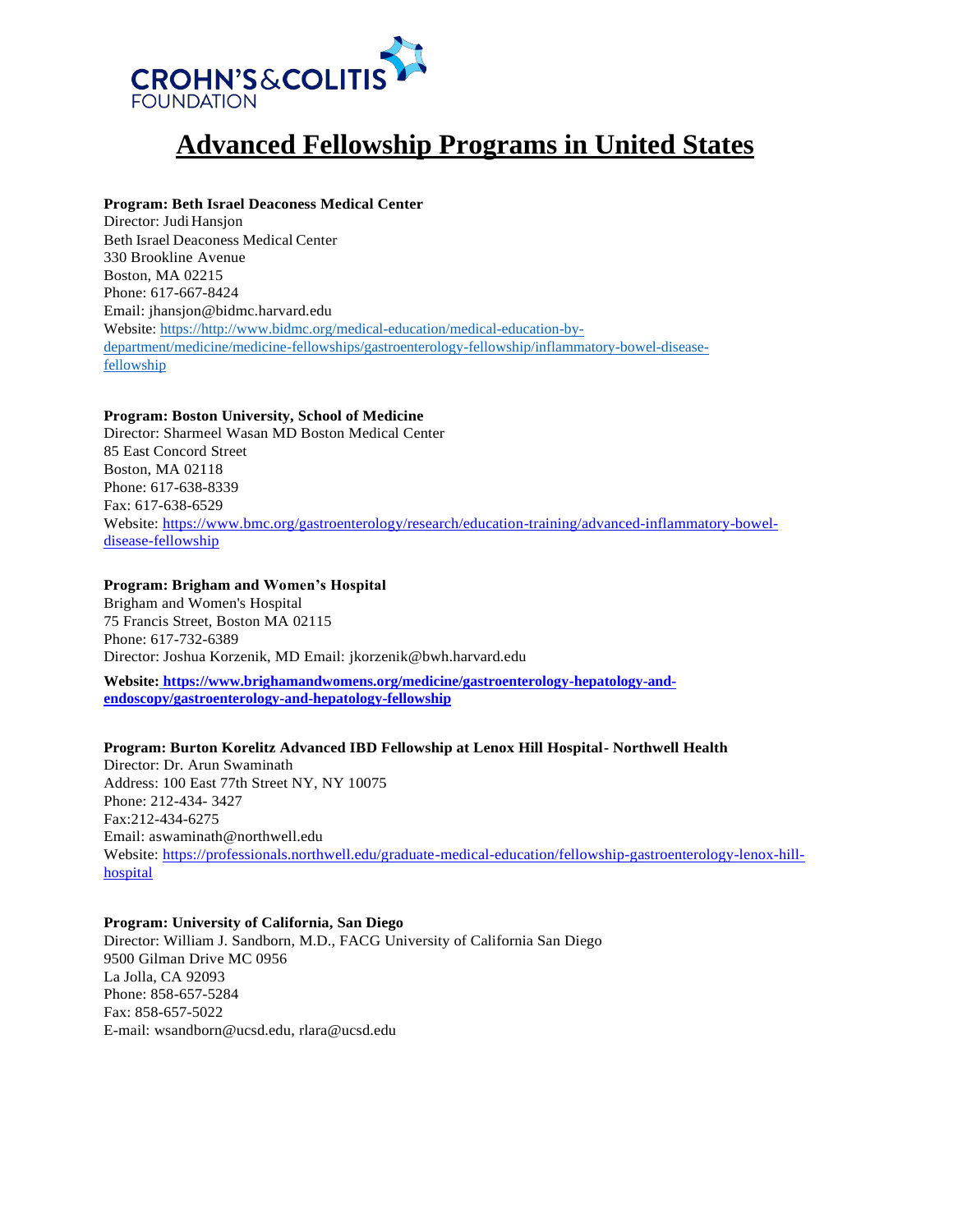

## **Program: University of California, San Francisco**

Director: Uma Mahadevan, M.D., FACG 1701 Divisadero St., Suite 120 San Francisco, CA 94115 Phone: 415-502-4444 Fax: 415-502-2249 E-mail[: uma.mahadevan@ucsf.edu,](mailto:uma.mahadevan@ucsf.edu) [albina.gitis@ucsfmedctr.org](mailto:albina.gitis@ucsfmedctr.org) Website:<https://gi.ucsf.edu/education/apply/ibd.html>

#### **Program: Cedars-Sinai, Los Angeles**

Director: Christina Ha Los Angeles, CA E-mail: [Christina.Ha@cshs.org](mailto:Christina.Ha@cshs.org) Website: https:/[/https://www.cedars-sinai.org/education/graduate-medical/fellowship/inflammatory-bowel](https://www.cedars-sinai.org/education/graduate-medical/fellowship/inflammatory-bowel-disease.html)[disease.html](https://www.cedars-sinai.org/education/graduate-medical/fellowship/inflammatory-bowel-disease.html)

## **Program: University of Chicago**

Director: David T. Rubin, MD & Russell Cohen, MD University of Chicago Dept. of Medicine, Section of Gastroenterology 5841 S. Maryland Avenue, MC # 4076 Chicago, IL 60637 Phone: 773-702-0719 Fax: 773-702-2182 E-mail: [ibdcenter@uchicago.edu](mailto:ibdcenter@uchicago.edu) Website: [http://medicine.uchicago.edu/gast/non\\_ibd.html](http://medicine.uchicago.edu/gast/non_ibd.html)

## **Program: Cleveland Clinic**

Director: Bo Shen, M.D., FACG ClevelandClinic/Dept of Gastroenterology 9500 Euclid Avenue A31 Cleveland, OH44195 Phone: 216-444-9252 Fax: 216-444-6305 E-mail: [shenb@ccf.org](mailto:shenb@ccf.org)

## **Program: Cornell Weill Medical Center**

Director: Carl Crawford MD Weill Cornell Med Center - NY Presbyterian Hospital Roberts IBD Center 1315 York Avenue, Mezzanine Level New York, NY 10021 Phone: 212-746-5077 Fax: 212-746-8144 E-mail: [cvc9002@med.cornell.edu](mailto:cvc9002@med.cornell.edu)

## **Program: Dartmouth-Hitchcock Medical Center**

IBD Center Co-Directors: Corey Siegel, MD, MS and Campbell Levy, MD 1 Medical Center Drive, Lebanon, NH 03756 Phone: (603) 650-5217 IBD Fellowship Director: Campbell Levy, MD Email: L.Campbell.Levy@hitchcock.org Website: [https://www.dartmouth-hitchcock.org/gi/inflammatory-bowel-disease-center.html](https://urldefense.com/v3/__https:/www.dartmouth-hitchcock.org/gi/inflammatory-bowel-disease-center.html__;!!HLIOig!pGCP9mTxDQLIcNmToFWKlafX0zg3U4epVrkgTMRLx8dSoBtTKdQt6BTVKZ1a-XejHqJJmsrsViex$)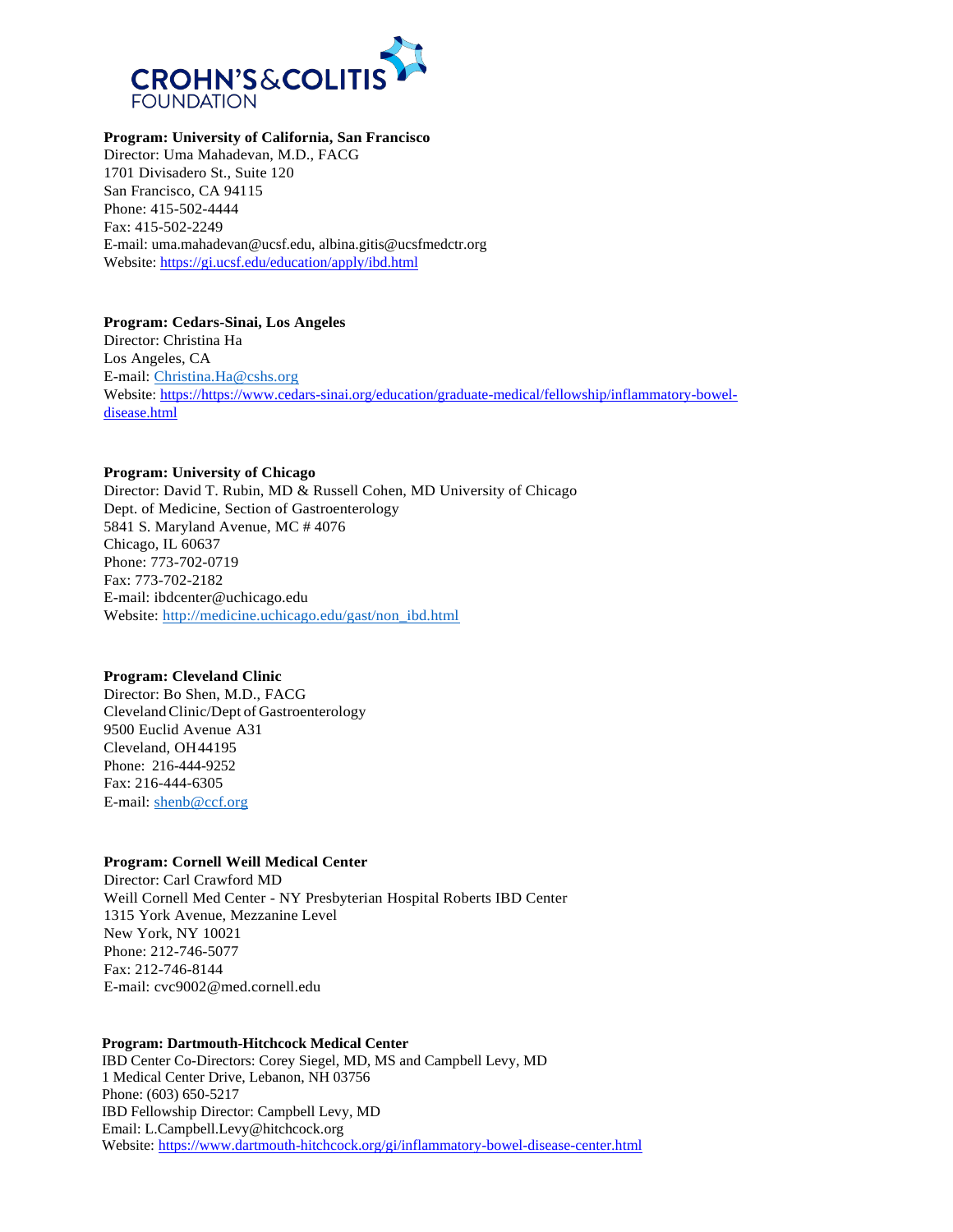

## **Program: Johns Hopkins School of Medicine**

Director: Alyssa Parian, M.D. 600 North Wolfe Street, Blalock 465 Baltimore, MD21287 Phone: 410-550-5122 Fax: 410-550-7861 Email: [aparian1@jhmi.edu,](mailto:aparian1@jhmi.edu) [lwelch@jhmi.edu](mailto:lwelch@jhmi.edu) Website:[https://www.hopkinsmedicine.org/gastroenterology\\_hepatology/education\\_training/inflammatory\\_bowel\\_d](https://www.hopkinsmedicine.org/gastroenterology_hepatology/education_training/inflammatory_bowel_disease%20advanced_fellowship_program.html) [isease%20advanced\\_fellowship\\_program.html](https://www.hopkinsmedicine.org/gastroenterology_hepatology/education_training/inflammatory_bowel_disease%20advanced_fellowship_program.html)

## **Program: University of Maryland**

Director: Raymond Cross, M.D. University of Maryland 22 S. Greene Street, N3W62 Baltimore, MD21201 Phone: 410-328-7244 Fax: 410-328-8315 E-mail: [rcross@medicine.umaryland.edu](mailto:rcross@medicine.umaryland.edu) Website: https:/[/www.umm.edu/programs/ibd/professionals/fellowship-in-ibd](http://www.umm.edu/programs/ibd/professionals/fellowship-in-ibd)

## **Program: Massachusetts General Hospital**

Director: Ashwin Ananthakrishnan, M.D., Ph.D. 55 Fruit Street Boston, MA 02114 Phone: 617-726-7802 E-mail: [jwusenisch@partners.org](mailto:jwusenisch@partners.org) Website: https:/[/http://www.massgeneral.org/medicine/gastroenterology/education-and](http://www.massgeneral.org/medicine/gastroenterology/education-and-training/gastroenterology-fellowship-at-mass-general)[training/gastroenterology-fellowship-at-mass-general](http://www.massgeneral.org/medicine/gastroenterology/education-and-training/gastroenterology-fellowship-at-mass-general)

## **Program: Mayo School of Graduate Medical Education (Rochester)**

Director: Laura E. Raffals, MD Mayo Clinic - Rochester 200 First Street SW Rochester, MN 55905 Phone: 507-266-0339 E-mail: [GIHEPC@mayo.edu](mailto:GIHEPC@mayo.edu) Website: [https://college.mayo.edu/academics/residencies-and-fellowships/gastroenterology-inflammatory-bowel](https://college.mayo.edu/academics/residencies-and-fellowships/gastroenterology-inflammatory-bowel-%20disease-fellowship-minnesota/)[disease-fellowship-minnesota/](https://college.mayo.edu/academics/residencies-and-fellowships/gastroenterology-inflammatory-bowel-%20disease-fellowship-minnesota/)

## **Program: Mayo Clinic, Jacksonville, FL**

Director: Francis A Farraye MD, MSC 4600 San Pablo Road Jacksonville, Florida 3224 Phone: 904-953-0729 Fax: 904-953-6225 Email: [francis.farraye@mayo.edu,](mailto:francis.farraye@mayo.edu) [furneaux.pamela@mayo.edu](mailto:furneaux.pamela@mayo.edu) Website: [https://college.mayo.edu/academics/residencies-and-fellowships/advanced-inflammatory](https://urldefense.com/v3/__https:/nam04.safelinks.protection.outlook.com/?url=https*3A*2F*2Fcollege.mayo.edu*2Facademics*2Fresidencies-and-fellowships*2Fadvanced-inflammatory-bowel-disease-fellowship-florida*2F&data=04*7C01*7Cdavid.a.schwartz*40vanderbilt.edu*7Cc46f6bfc3d204ade249808d94fbbce9e*7Cba5a7f39e3be4ab3b45067fa80faecad*7C0*7C1*7C637628490324960308*7CUnknown*7CTWFpbGZsb3d8eyJWIjoiMC4wLjAwMDAiLCJQIjoiV2luMzIiLCJBTiI6Ik1haWwiLCJXVCI6Mn0*3D*7C1000&sdata=xM2jrQy0AARKzc*2FEESHHgVzj99*2BAAG5*2BdYQuBXhLdKw*3D&reserved=0__;JSUlJSUlJSUlJSUlJSUlJSUlJSUlJSU!!HLIOig!qDnKwgxaf48W5_83WjubLtMJf90tlPMKflyTGNxhs-qffbZEfgzuQE4VQoWhxP_1D3v6t2PxQWHw$)[bowel-disease-fellowship-florida/](https://urldefense.com/v3/__https:/nam04.safelinks.protection.outlook.com/?url=https*3A*2F*2Fcollege.mayo.edu*2Facademics*2Fresidencies-and-fellowships*2Fadvanced-inflammatory-bowel-disease-fellowship-florida*2F&data=04*7C01*7Cdavid.a.schwartz*40vanderbilt.edu*7Cc46f6bfc3d204ade249808d94fbbce9e*7Cba5a7f39e3be4ab3b45067fa80faecad*7C0*7C1*7C637628490324960308*7CUnknown*7CTWFpbGZsb3d8eyJWIjoiMC4wLjAwMDAiLCJQIjoiV2luMzIiLCJBTiI6Ik1haWwiLCJXVCI6Mn0*3D*7C1000&sdata=xM2jrQy0AARKzc*2FEESHHgVzj99*2BAAG5*2BdYQuBXhLdKw*3D&reserved=0__;JSUlJSUlJSUlJSUlJSUlJSUlJSUlJSU!!HLIOig!qDnKwgxaf48W5_83WjubLtMJf90tlPMKflyTGNxhs-qffbZEfgzuQE4VQoWhxP_1D3v6t2PxQWHw$)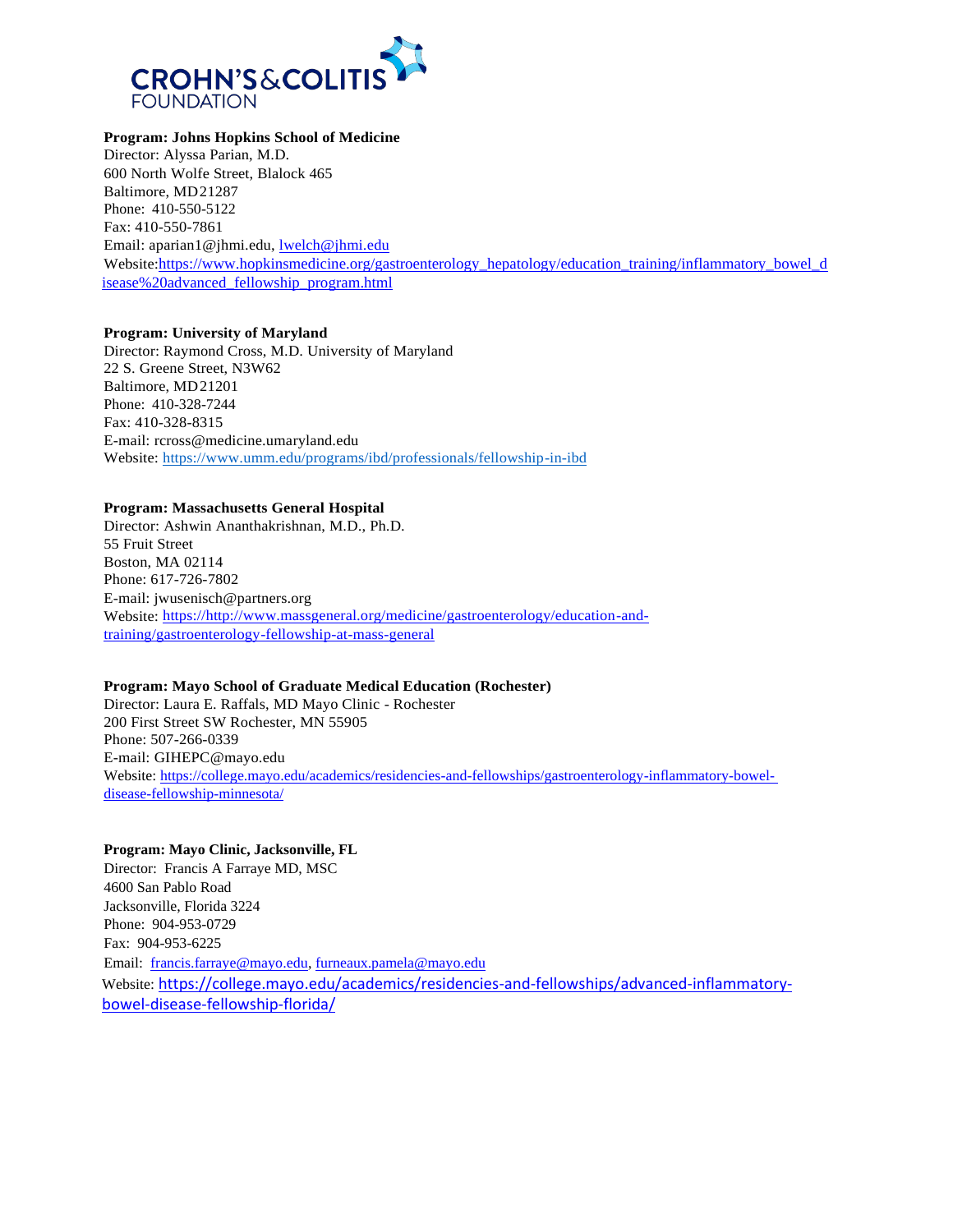

## **Program: McGaw Medical Center of Northwestern University**

Director: Leonard K Baidoo, MD. McGaw Medical Center of Northwestern University, Division of Gastroenterology and Hepatology 676 N. St. Clair, Suite 1400 Chicago, Illinois 60611 Phone: 312.695.4065 Fax: 312.695.3999 E-mail: [cjost@nmff.org](mailto:cjost@nmff.org) Website: [http://www.medicine.northwestern.edu/divisions/gastroenterology-and](http://www.medicine.northwestern.edu/divisions/gastroenterology-and-hepatology/education/fellowships/advanced-ibd.html)[hepatology/education/fellowships/advanced-ibd.html](http://www.medicine.northwestern.edu/divisions/gastroenterology-and-hepatology/education/fellowships/advanced-ibd.html)

#### **Program: University of Miami**

Directors: Maria T Abreu and Amar R Deshpande 1120 NW 14th Street, #1113, Locator D-49 Miami, FL 33136 Phone: 305-243-6404 Email: Gloria Arteaga, **[gxa472@med.miami.edu](mailto:gxa472@med.miami.edu)** Website: **<https://med.miami.edu/departments/medicine/divisions/crohns-and-colitis-center/education>**

#### **Program: Mount Sinai, New York**

Director: James Marion, MD Icahn School of Medicine at Mount Sinai One Gustave L. Levy Place, Box 1069 New York, NY 10029 Phone: 212-241-6744 Fax: 212-241-5142 E-mail: [james.marion@mssm.edu, N](mailto:james.marion@mssm.edu)icolia.grierson@mountsinai.org; Website: [http://icahn.mssm.edu/education/residencies-fellowships/list/msh-inflammatory-bowel-disease-](http://icahn.mssm.edu/education/residencies-fellowships/list/msh-inflammatory-bowel-disease-fellowship) fellowship

#### **Program: NYU Langone Health and Bellevue Hospital Center**

Director: Lisa Malter, MD Inflammatory Bowel Disease Center 240 East 38th Street, 23rd Floor New York, NY 10016 Phone: 212-263-3095 Email: [Lisa.Malter@nyumc.org](mailto:Lisa.Malter@nyumc.org) Website: [https://med.nyu.edu/medicine/gastro/education/fellowship-training-program/advanced-fellowship](https://med.nyu.edu/medicine/gastro/education/fellowship-training-program/advanced-fellowship-inflammatory-bowel-disease)[inflammatory-bowel-disease](https://med.nyu.edu/medicine/gastro/education/fellowship-training-program/advanced-fellowship-inflammatory-bowel-disease)

## **Program: University of North Carolina**

Director: Millie Long, MD, PhD University of North Carolina at Chapel Hill Division of Gastroenterology &Hepatology, CB # 7032, Room 7200 MBRB Chapel Hill, NC 37599 Phone: 919-966-8946 Fax: 919-843-2793 E-mail: [skennedy@med.unc.edu,](mailto:skennedy@med.unc.edu) [millie\\_long@med.unc.edu](mailto:millie_long@med.unc.edu) Website: https:/[/www.med.unc.edu/medicine/gi/education/advanced-inflammatory-bowel-disease-fellowship/](http://www.med.unc.edu/medicine/gi/education/advanced-inflammatory-bowel-disease-fellowship/)